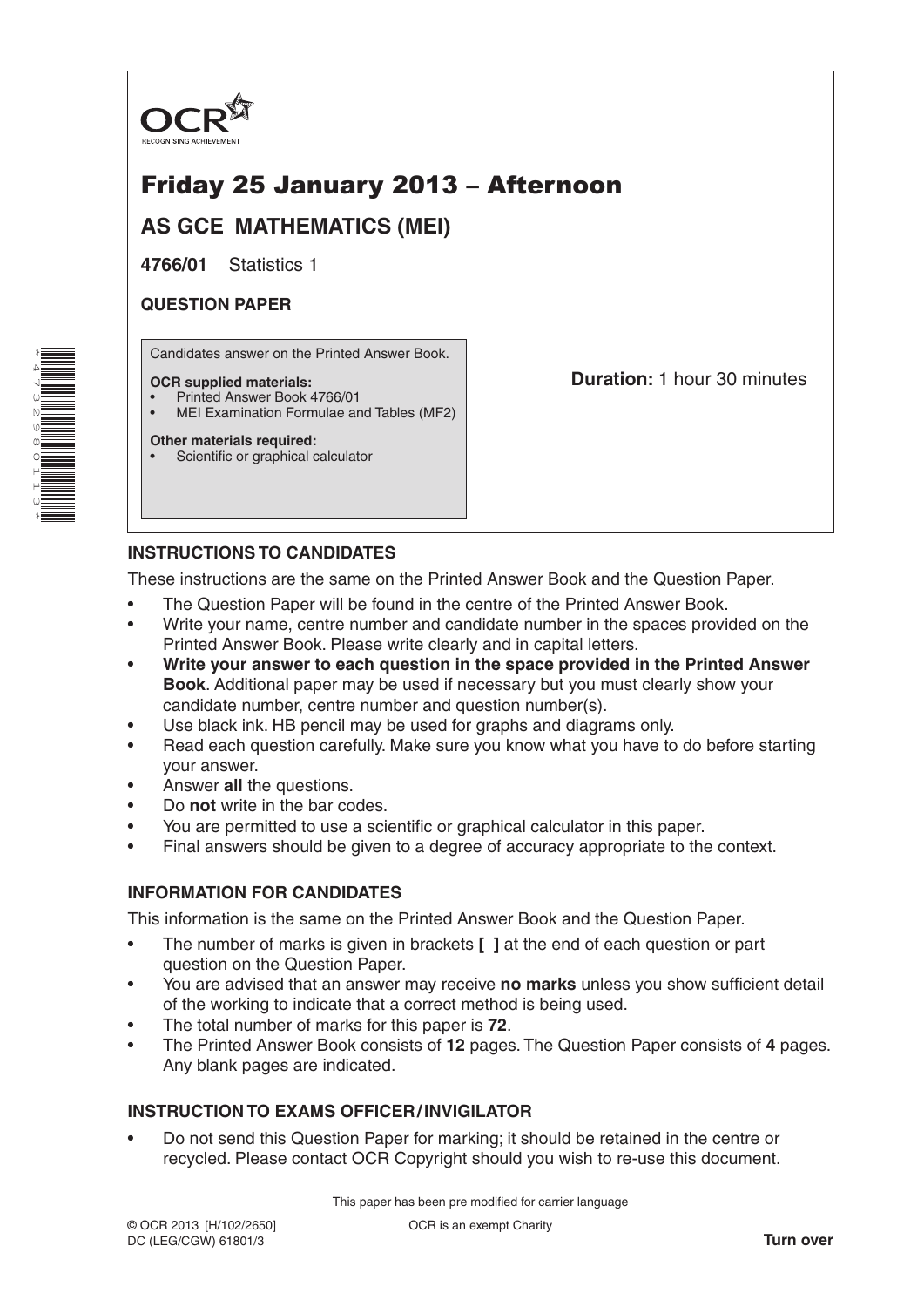#### **Section A** (36 marks)

**1** The stem and leaf diagram illustrates the heights in metres of 25 young oak trees.

|  |  | $\begin{array}{c cccc}\n3 & 4 & 6 & 7 & 8 & 9 & 9 \\ 4 & 0 & 2 & 2 & 3 & 4 & 6 \\ 5 & 0 & 1 & 3 & 5 & 8 \\ 6 & 2 & 4 & 5 & & & \\ 7 & 4 & 6 & & & & \\ 8 & 1 & & & & & & \\ \end{array}$ | 6 8 | 9 |
|--|--|------------------------------------------------------------------------------------------------------------------------------------------------------------------------------------------|-----|---|
|  |  |                                                                                                                                                                                          |     |   |
|  |  |                                                                                                                                                                                          |     |   |
|  |  |                                                                                                                                                                                          |     |   |
|  |  |                                                                                                                                                                                          |     |   |

Key:  $4 \mid 2$  represents 4.2

| (i) State the type of skewness of the distribution.                             | $[1]$             |
|---------------------------------------------------------------------------------|-------------------|
| (ii) Use your calculator to find the mean and standard deviation of these data. | $\lceil 3 \rceil$ |
| (iii) Determine whether there are any outliers.                                 | [4]               |

**2** The probability distribution of the random variable *X* is given by the formula

$$
P(X = r) = k(r2 - 1)
$$
 for  $r = 2, 3, 4, 5$ .

- **(i)** Show the probability distribution in a table, and find the value of *k*. **[3]**
- (ii) Find  $E(X)$  and  $Var(X)$ . [5]
- **3** Each weekday Alan drives to work. On his journey, he goes over a level crossing. Sometimes he has to wait at the level crossing for a train to pass.
	- *W* is the event that Alan has to wait at the level crossing.
	- *L* is the event that Alan is late for work.

You are given that  $P(L|W) = 0.4$ ,  $P(W) = 0.07$  and  $P(L \cup W) = 0.08$ .

- **(i)** Calculate  $P(L \cap W)$ . **[2]**
- **(ii)** Draw a Venn diagram, showing the events *L* and *W*. Fill in the probability corresponding to each of the four regions of your diagram. **[3]**
- **(iii)** Determine whether the events *L* and *W* are independent, explaining your method clearly. **[3]**
- **4** At a dog show, three out of eleven dogs are to be selected for a national competition.
	- **(i)** Find the number of possible selections. **[2]**
	- **(ii)** Five of the eleven dogs are terriers. Assuming that the dogs are selected at random, find the probability that at least two of the three dogs selected for the national competition are terriers. **[5]**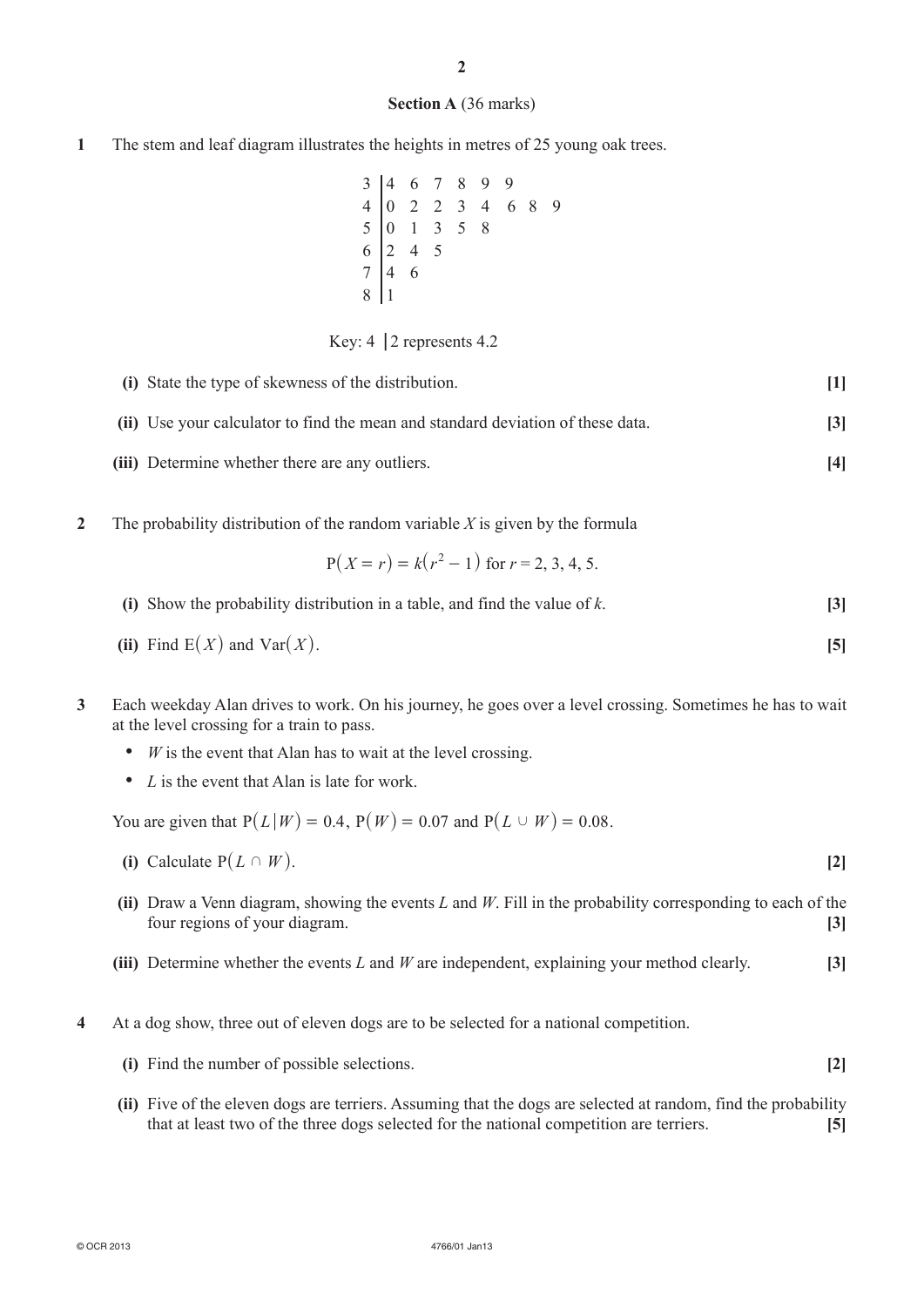**5** Malik is playing a game in which he has to throw a 6 on a fair six-sided die to start the game. Find the probability that

| (i) Malik throws a 6 for the first time on his third attempt, |  |
|---------------------------------------------------------------|--|
|                                                               |  |

**(ii)** Malik needs at most ten attempts to throw a 6. **[2]**

#### **Section B** (36 marks)

**6** The heights *x* cm of 100 boys in Year 7 at a school are summarised in the table below.

| Height    |  | $125 \le x \le 140$   $140 \le x \le 145$   $145 \le x \le 150$   $150 \le x \le 160$   $160 \le x \le 170$ |  |
|-----------|--|-------------------------------------------------------------------------------------------------------------|--|
| Frequency |  |                                                                                                             |  |





**(iii)** Draw a histogram to illustrate the data. **[5]**

The histogram below shows the heights of 100 girls in Year 7 at the same school.



| (iv) How many more girls than boys had heights exceeding 160 cm? |  |
|------------------------------------------------------------------|--|
|                                                                  |  |

**(v)** Calculate an estimate of the mean height of the 100 girls. **[5]**